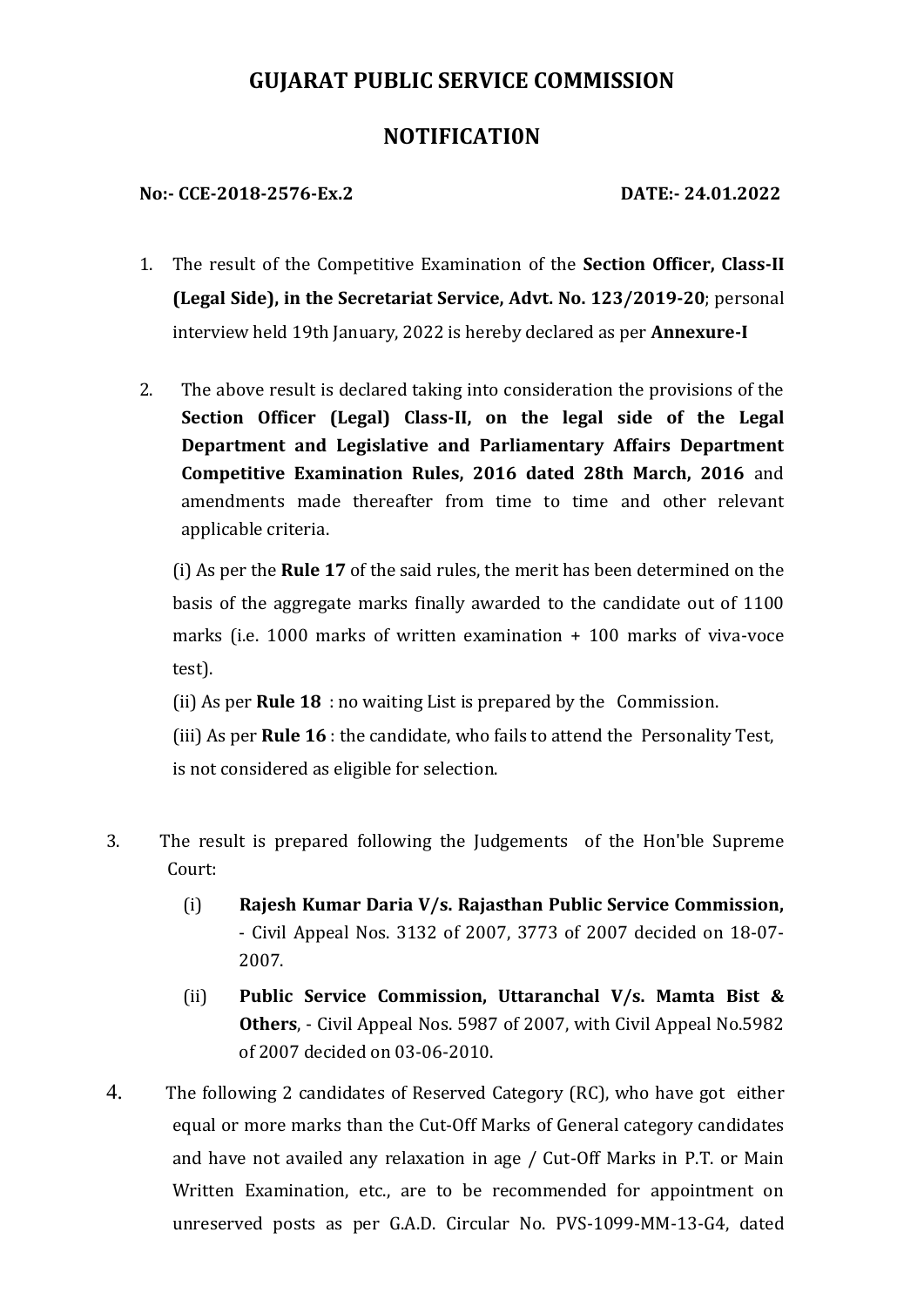- **NOTIFICATI0N No:- CCE-2018-2576-Ex.2, DATE:- 24.01.2022 (Advertisement No.123/2019-20)** 29/01/2000, PVS-2010-03-900-G4, dated 23/07/2004 and PVS-102019- 221-G4, dated 07/02/2019.
- 1. The SEBC candidate at Merit Nos. 01 and 02 = Total 02.
- **5.** With regard to women reservation as provided for in the G.A.D. Notification No. GS/97-13-CRR/1096/2213/G-2, dated 09/04/1997, G.A.D. Circular No. CRR/1096/ 2213/ G-2, dated 22/05/1997, G.A.D. Notification No. GS/2012 /12 /CRR/1096/2213/G-2, dated 14/06/2012, GS/2014/37/CRR/ 1096/2213/G-2 (Part-I), dated 11/11/2014 and GS/2019/16/CRR/1096/2213/G-2 (Part-I), dated 10/06/2019, 01 women candidate of General category is required to be selected. As against this, 01 women candidates of General Category (i.e. Merit No. 4) has been selected.
- 6. In case of equal marks, the merit was assigned taking into consideration the date of birth (i.e. preference is given to the elder).
- 7. Accordingly, the result is prepared and annexed herewith as **Annexure-I**. The candidates in order of Merit **for recommendation to the Government are incorporated in the Part-I, and the unsuccessful candidates are shown in Part-II.**

#### **Note :-**

- 1. The mere success in the examination shall not confer any right to appointment and no candidate shall be appointed to the post unless the Government is satisfied, after such inquiries as may be considered necessary that the candidate is suitable in all respect for appointment to the post.
- 2. *The above result is subject to revision after rechecking of marks* of those candidates who apply for rechecking of marks of the Main Written Examination, within prescribed time limit.
- 3. As per the Provision of Rule 20 of **The Section Officer (Legal) Class-II, on the legal side of the Legal Department and Legislative and Parliamentary Affairs Department Competitive Examination Rules, 2016 dated 28th March, 2016** and amendments made thereafter from time to time,

4.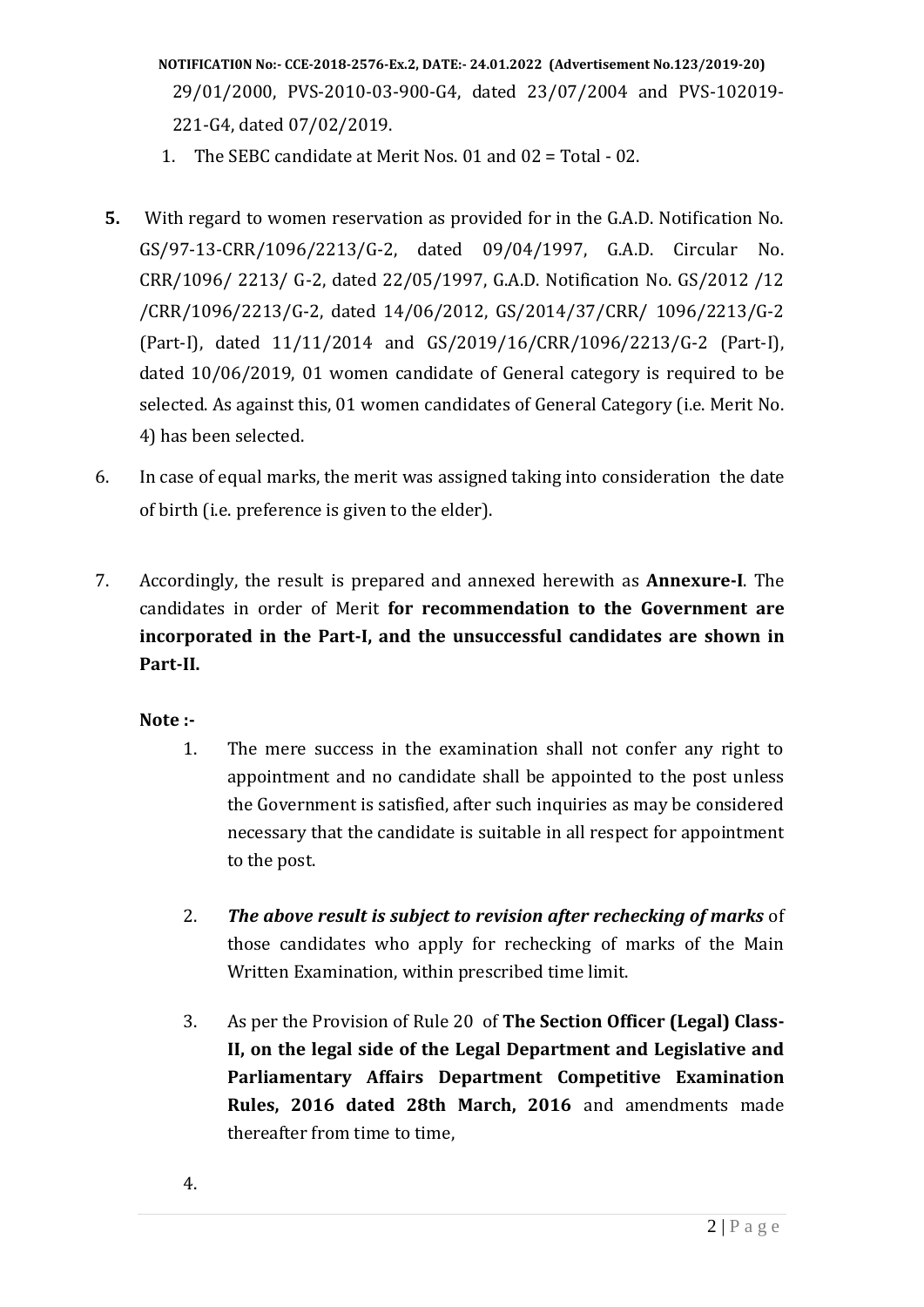(A) Candidates appeared in the Main Written Examination and desires to retotalling of marks, are requested to send their application along with requisite information and fees as mentioned in the Advertisement for rechecking of marks **within 30 days from the date of declaration of this result** as per the Rule 20(1) of the said Rules.

(B) Candidates appeared in the Main Written Examination and desire to receive Mark-sheet of Main Examination, are requested to send their application along with requisite information and fees as mentioned in the Advertisement **within 15 days from the date of declaration of this result** as per the Rule 20(2) of the said Rules.

- 4 Applications received beyond the above time limit shall be not considered.
- 5 Candidates are advised to visit Commission's website [https://gpsc.gujarat.gov.in](https://gpsc.gujarat.gov.in/) for further instructions and guidelines.
- 6 The result is also available on Commission's website from website [https://gpsc.gujarat.gov.in,](https://gpsc.gujarat.gov.in/) gpsc-ojas.gujarat.gov.in , GPSC mobile application : GPSC (Official) and on Twitter : @GPSC\_OFFICIAL.

( L. B. Suthar ) Place:- GANDHINAGAR Joint Secretary Date:24.01.2022 GUJARAT PUBLIC SERVICE COMMISSION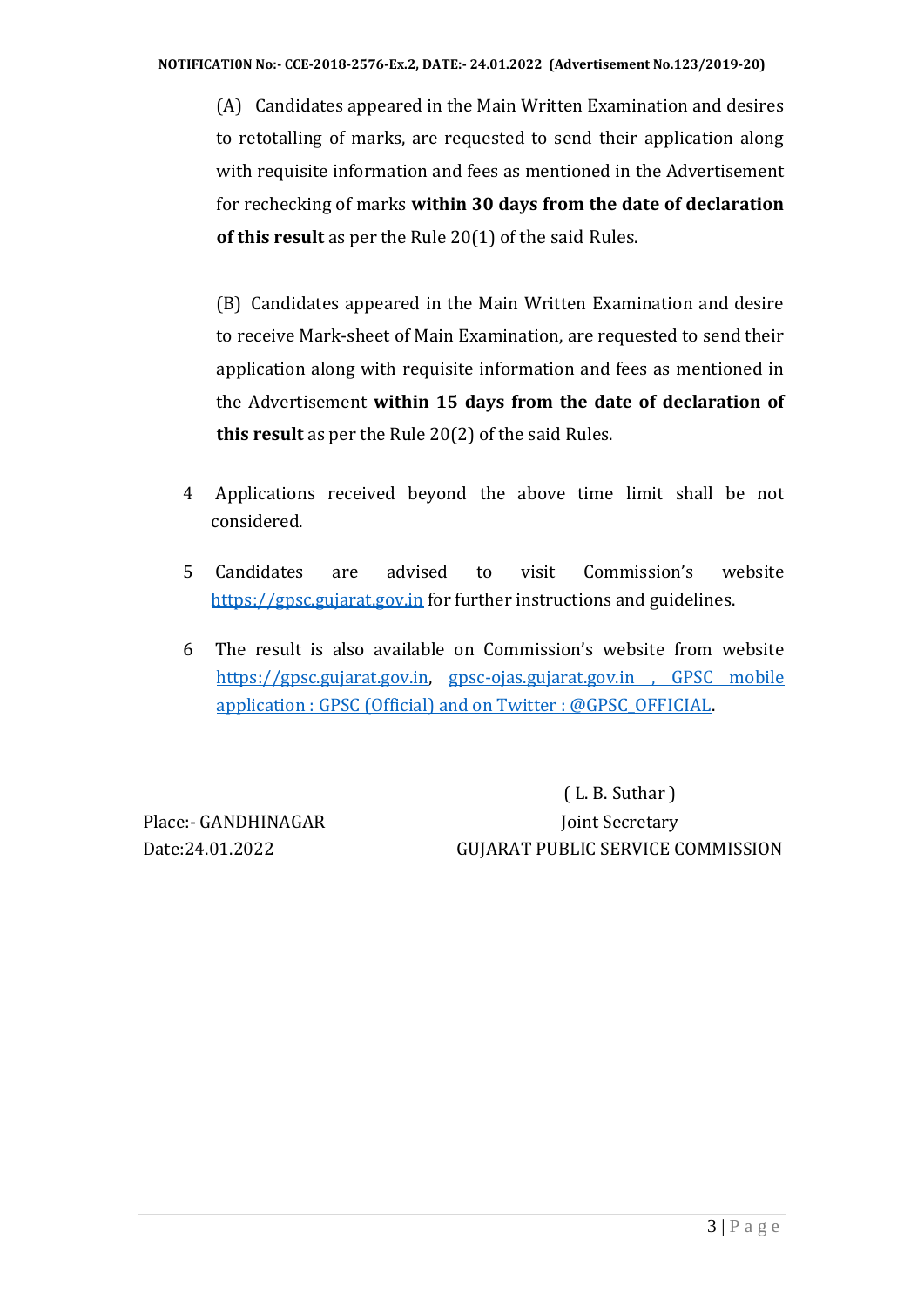# **GUJARAT PUBLIC SERVICE COMMISSION**

# **Notification No.No.CCE-2018-2576-Ex.2 dt. 24.01.2022 Annexure-I (Part-I)**

# **Post:- Section Officer, Class-II (Legal Side), in the Secretariat Service, Advt. No. 123/2019-20**

## **Cut-off Marks**

- 1) General (Male) : 477.25 Marks
- 2) General (Female) : 457.75 Marks
- 3) S&EBC (Male) : 450.00 Marks

### **List of Candidates to be Recommended to the Government for Appointment :**

| Merit<br>No. | Seat No. | <b>Name of Candidate</b>                    | Code       | Е.<br>NO.    | M/F       | <b>Category</b> | Written<br><b>Marks</b> | Viva-Voce<br><b>Marks</b> | <b>Total</b><br><b>Marks</b> | <b>BirthDate</b>              | <b>Treated As</b> |
|--------------|----------|---------------------------------------------|------------|--------------|-----------|-----------------|-------------------------|---------------------------|------------------------------|-------------------------------|-------------------|
|              |          | 101002271 Shri Maunik Bharatbhai Lashkri    | OYU        | 18           |           | <b>SEBC</b>     | 441.75                  | 48                        | 489.75                       | 4-Mar-96 $ G-1 $              |                   |
|              |          | 101001659 Shri Bharat Umedsinh Gadhavi      | <b>OYW</b> | 9            |           | <b>SEBC</b>     | 440.50                  | 45                        | 485.50                       | 17-Oct-88 $ G-2 $             |                   |
|              |          | 101000663 Shri Bhaveshbhai Nathabhai Miyani | <b>OYV</b> | $\mathbf{c}$ |           |                 | 422.25                  | 55                        | 477.25                       | 12-Jun-89 $G-3$               |                   |
| 4            |          | 101001892 Smt. Neha Kaushik Parmar          | <b>OYM</b> |              | $13$ Fem. |                 | 405.75                  | 52                        | 457.75                       | 7-Oct-78 $\sqrt{\text{GF-1}}$ |                   |
|              |          | 101002332 Kum. Hemali Bhikhubhai Patel      | <b>OYR</b> |              |           | 19 Fem. SEBC    | 409.00                  | 41                        | 450.00                       | $3-Dec-93$ SEBC-1             |                   |

Place : Gandhinagar Date : 24/01/2022

(L. B. Suthar) Joint Secretary Gujarat Public Service Commission